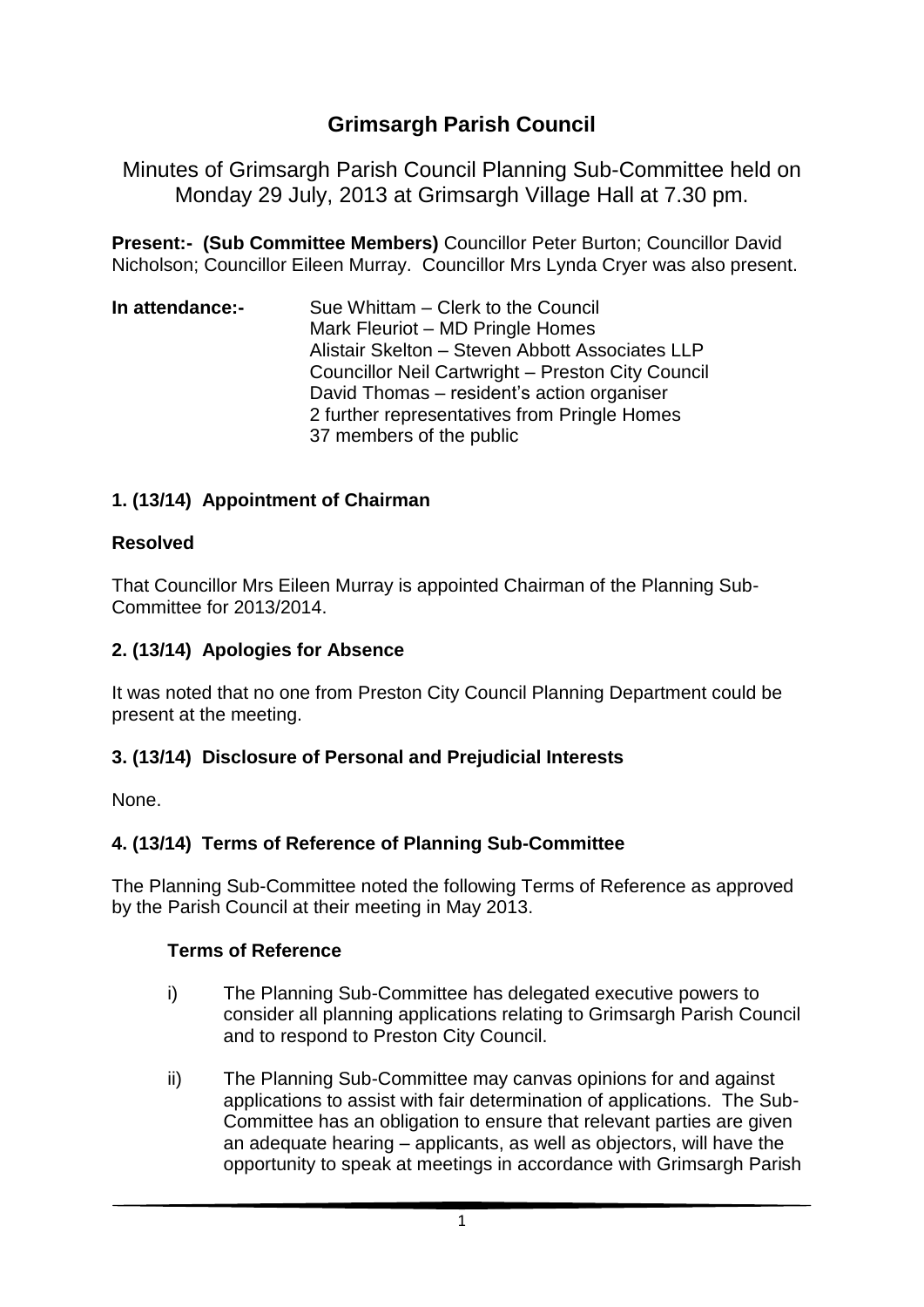Council Standing Orders.

- iii) A record of all planning applications, the responses and eventual results shall be noted in the minutes of meetings.
- iv) The Sub-Committee will meet as the workload requires, with a minimum of 3 days clear notice given.
- v) All members of the Planning Sub-Committee shall try to attend a Planning Training Workshop organised by LALC or other appropriate body.

#### **5. (13/14) Planning Application 06/2013/0455 – Erection of 9no detached dwellings, associated garages and access from Silver Birches and Whittingham Lane, following demolition of existing dwelling. Whitefriars, Whittingham Lane, Grimsargh, Preston PR2 5LH**

The Chairman, Councillor Mrs Eileen Murray welcomed everyone to the meeting and outlined the procedures for this evening's Planning Sub-Committee. She explained that she would suspend Standing Orders to allow everyone to speak. She then asked Mark Fleuriot as the Managing Director of Pringle Homes to outline his proposals for Whitefriars. Mr Fleuriot explained that Pringle Homes had applied for Planning Permission to build nine executive homes – two would be accessed off Whittingham Lane and seven off Silver Birches.

David Thomas then explained his concerns as a neighbour to the proposed development. He said that the first time he became aware of possible changes is when the neighbour removed a number of trees on his property. He had spoken to Preston City Council and some Tree Preservation Orders had now been placed on specimen trees. He had met with representatives from Pringle Homes and was concerned that the development was some two metres from his back fence. He was also concerned that this was an ongoing "creeping development" by Pringle Homes and that the nature of the village was changing and he wanted the help of local people and the Parish Council to see what could be done to stop this. He referred to the lack of notices being posted by Preston City Council and an extra 6 days had been given for people to put in their objections/concerns. Mr Thomas asked about speaking at the Planning Committee and when it was likely to be considered by Preston City Council.

The Chairman thanked Mr Thomas and explained that members of the public are allowed to speak at the Planning Committees but this is limited. It was important that people kept an eye on City Council's Planning Committee agenda which was published on their website. Members of the public could attend the Planning Committee but the Parish Council were not aware when this Planning Application was likely to be considered.

Alistair Skelton explained that they understood that development did have an impact on local people and would change the character of the site. In urban areas they were looking at a relatively small scale development and that "garden grabbing" was an issue for local planning authorities. At the moment Preston City Council did not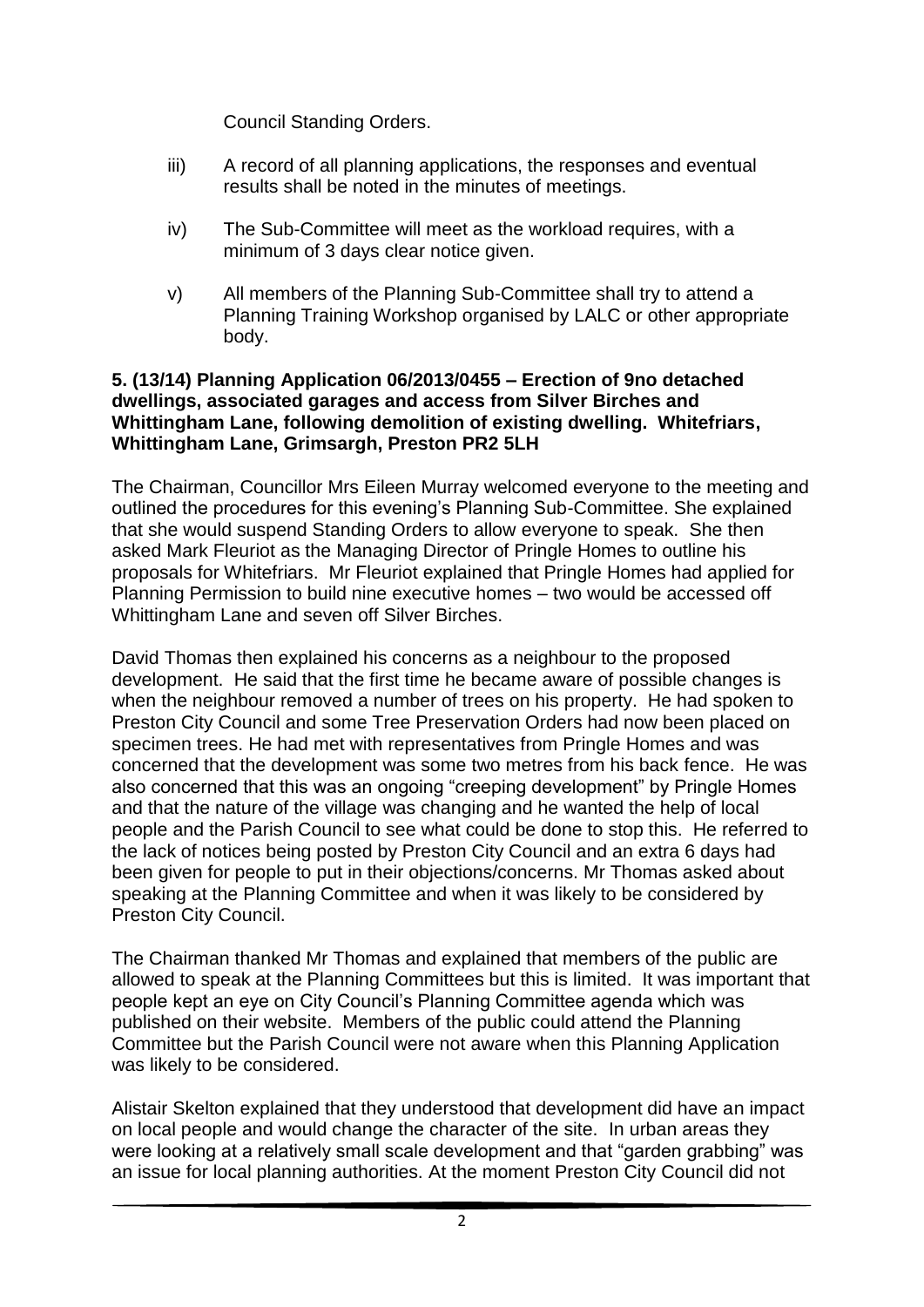have a policy on garden grabbing. He also supported Mark Fleuriot as a reputable house builder who made a good quality product.

Mark Fleuriot confirmed that the proximity to the boundary had been looked at and he was prepared to put an amended scheme into Preston City Council to reduce the number of houses from nine to eight.

Concerns were expressed about the damage to wildlife and the loss of habitat. It was noted that the area would still be attractive to birds and wildlife. With regard to the roads and speeding traffic – concern was raised about the speed of cars on Whittingham Lane and the difficulty already of exiting the Silver Birches development. It was noted that the Highways Authority would be asked to comment on the Planning Application by Preston City Council.

Councillor Neil Cartwright said that Grimsargh was not a service centre and that planners did not like incremental development. As far as he was concerned this was not a small scale development.

A resident from Silver Birches raised his concern that he did not know anything about this further proposed development and that the Silver Birches development was not even finished. It was supposed to be a small development of six houses.

A question was asked if the current house that was around 100 years old could be retained. Concerns were also expressed that if the development did not go ahead would the house be left unlived in? A comment was made about the trees being close to the development and that developers should take into account BS5837 which gave protection to the trees.

Concern was also raised about surface water flooding as people were already aware that the area flooded at the moment and this would be made worse by the development.

Councillor Peter Burton asked if the new development would still be a gated community and would this not cause traffic congestion for people trying to get through to their homes. Mark Fleuriot explained that the gate is operated by a key fob and if more than one person arrived/left home at the same time the gate would be open until they all had gone safely through.

Alistair Skelton said he was happy to give his business card and contact details if people wanted to contact him.

After giving people the opportunity to speak or make comments the Chairman, Councillor Mrs Eileen Murray then reinstated Standing Orders to enable the Sub-Committee to consider the Planning Application.

The Chairman asked the Sub-Committee members for comments. Councillor Peter Burton said that it was important if they were going to object that these were for planning reasons. He was concerned that this was an extension to an existing development. Councillor David Nicholson said he was against the proposed development as it was not in keeping with the character of Grimsargh.